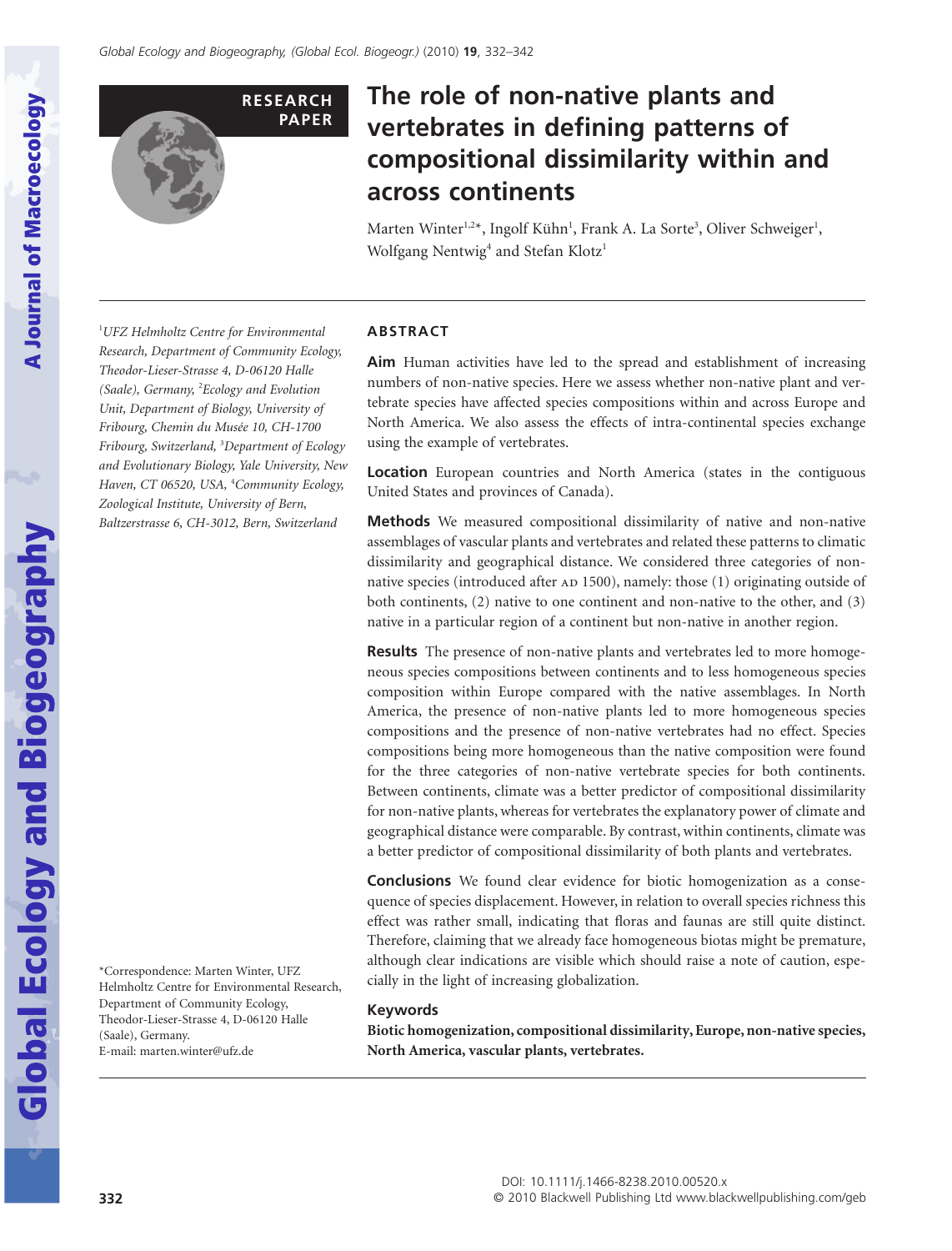## **INTRODUCTION**

'We must pull the plug on the global Waring blender of species . . .' (Kaufman, 1986, 37).

The discovery of the Americas by European explorers marked a new era in invasion biology defined by the drastic increase in global species interchange, particularly between North America and Europe (di Castri, 1989). The direction of interchange was virtually unidirectional, with species being introduced primarily from Europe to North America (Jäger, 1988; di Castri, 1989). In general, the types or pathways of introductions differ across taxa (Hulme *et al.*, 2008): invertebrates and pathogens are often unintentionally introduced as contaminants or as stowaways while plants and vertebrates escape or are introduced intentionally. The longer the residence time after naturalization, the greater the potential for the introduced species to expand its range and become invasive (Rejmánek, 2000a; Richardson & Pyšek, 2006). Species' naturalizations in the new environment are further facilitated in many cases by changes in land use (e.g. urbanization and agricultural development). One possible outcome of the successful introductions of non-native species is the increased similarity (i.e. decreased dissimilarity = decline in beta diversity) of species composition across space, an outcome often referred to as biotic or taxonomic homogenization (McKinney & Lockwood, 1999).

Scale dependences are well known for biodiversity patterns in general (e.g. Whittaker *et al.*, 2001) and invasion processes in particular (e.g. Rouget & Richardson, 2003; Kühn & Klotz, 2007). Sax & Gaines (2003) gave many examples where, at local and regional scales, naturalizations outpaced extirpations and overall species richness increased. However, if proportionately more non-native species develop widespread distributions, this could result in biotic homogenization. Invasion (or the invasion process) in this context does not mean a specific step but the complete process from introduction to becoming invasive (Richardson *et al.*, 2000; Pyšek *et al.*, 2004). Although several terms are used in the context of global species homogenization, such as 'New Pangaea' and 'Homogocene' (Rosenzweig, 2001; McKinney, 2005), most studies focus on continental or smaller scales (e.g. plants: Rejmánek, 2000b; McKinney & Lockwood, 2001; Rooney *et al.*, 2004; Qian & Ricklefs, 2006; Castro & Jaksic, 2008; fishes: Olden & Poff, 2004; Leprieur *et al.*, 2008; birds: La Sorte & Boecklen, 2005; Van Turnhout *et al.*, 2007). We are only aware of one cross-continental approach – an analysis of urban floras within North America and Europe (La Sorte *et al.*, 2007). In addition, only a few studies have addressed these issues for multiple taxa (e.g. birds and butterflies: Blair, 2001; plants and fishes: McKinney, 2005; plants and vertebrates: Olden *et al.*, 2006).

Here, we analyse broad-scale patterns of compositional dissimilarity for vascular plant and vertebrate species within and between North America and Europe at the resolution of states in the contiguous United States and provinces of Canada and countries in Europe. We hypothesize that the spread of non-native species has resulted in more similar species compositions within and between continents for vascular plants and vertebrates.

#### **MATERIALS AND METHODS**

#### **Species data**

We collated species lists by states and provinces in North America and by countries in Europe. We compiled all varieties and subspecies within the lists into single species for analysis. For both taxa we applied commonly accepted nomenclatures with synonymies. All species names (including synonymies) were cross-checked for redundancies. Flora Europaea was the standard for plant data and Fauna Europaea for vertebrate data. Data for non-native European vertebrates were very recently published by the DAISIE Consortium (*Delivering alien invasive species inventories for Europe*; DAISIE, 2009) and therefore comparable to regularly updated North American data. Vertebrates are generally well investigated and thus sampling effort is comparably high across North America and Europe. Our European plant data are generally older than the North American data and therefore reflect an earlier stage of the introduction and dispersal process for non-native plant species. However, plants are usually less well recorded, with larger regional differences in sampling effort, but the quality of the data are still sufficient for comparisons at coarse scales such as country or state checklists.

The North American part of the study area includes states in the contiguous United States and provinces of Canada. The European part of the study area is defined by regions used in Flora Europaea (Tutin *et al.*, 1964–1980) and by regions used in Fauna Europaea Web Service (2004). The geographical delineation differs only slightly between the plant and vertebrate databases (see Figs S1 & S2 in Appendix S1 in the Supporting Information). Islands were excluded when the data allowed for a distinction between mainland and island species assemblages (see Appendix S1). Islands, in most cases, represent isolated ecosystems where invasion processes act differently compared with the mainland (Lonsdale, 1999).

North American plant species lists for states and provinces and whether a species is native or non-native to a certain region (hereafter referred to as origin status) were compiled from the Kartesz database (Kartesz, 1999). European plant species lists for each country were compiled from the European Science Foundation European Documentation System (ESFEDS) database based on Flora Europaea (Tutin *et al.*, 1964–1980). After combining both databases we had a total of 90 political regions (60 North American states and provinces and 30 European countries). The North American plant database did not provide information on species origin status by state or province and we did not have access to all state or provincial databases. We could hence only recognize origin status on the continental level (i.e. only plants originating outside North America were identified as non-natives). To be consistent in our classification across North America and Europe, we reclassified origin status of the European database at continental extent.

North American vertebrate distribution and origin status by state and province was provided by NatureServe (2007). European vertebrate distribution data were provided by the Fauna Europaea Web Service (2004). After combining both databases,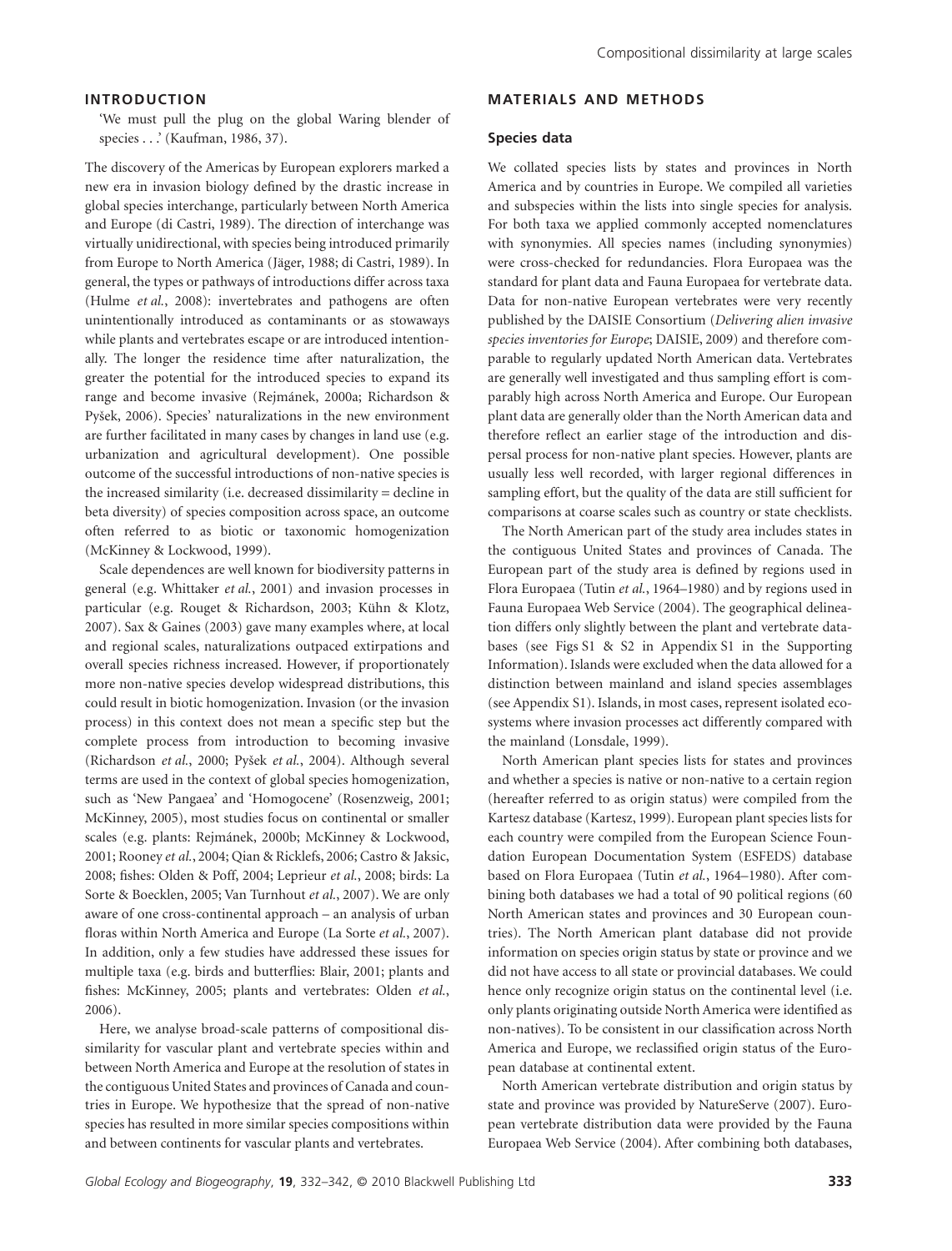we had 98 political regions (61 North American states and provinces and 37 European countries). Fauna Europaea does not include data on marine or domesticated species, which were thus not considered in this study. The data on origin status of European vertebrates were compiled at species level mainly from the DAISIE database (DAISIE, 2007), Fishbase (http:// www.fishbase.org/), Birdlife (http://www.birdlife.org/) or Jeschke & Strayer (2005) and were afterwards checked by experts from the DAISIE Consortium (DAISIE 2007).

Native species were defined as species that occurred in North America or Europe before the European discovery of the Americas (see Pyšek *et al.*, 2004). Hence, European archaeophytes (non-native species introduced before the European discovery of the Americas) were considered as natives in Europe. It is important to note that European archaeophytes are primarily identified as non-native in North America (La Sorte & Pyšek, 2009). We classified non-native species (*sensu* Pyšek *et al.*, 2004; here, introduced and successfully established after the European discovery of the Americas) into three categories: those (1) originating outside both North America and Europe (global nonnatives); (2) being native in one continent and non-native in the other (continental non-natives); and (3) being native in a region of the continent but non-native in another (regional nonnatives). Note that global and regional non-natives could occur in both continents or only in one. The third category was only available for vertebrates.

## **Climate data and geographical distances**

Climate data with a resolution of 2.5 arcmin were obtained from the Worldclim data set (Hijmans *et al.*, 2005). We included annual temperature and precipitation, maximum temperature of the warmest month, minimum temperature of the coldest month, precipitation and temperature seasonality and mean monthly precipitation. We chose these variables because of their ecological importance for the distribution and life cycles of plants and vertebrates (Araújo *et al.*, 2005; Thuiller *et al.*, 2005; Levinsky *et al.*, 2007; Pompe *et al.*, 2008). To minimize problems resulting from multicollinearity, we performed a cluster analysis with all 18 variables using a threshold of *r* = 0.7. This resulted in five climatic variables: maximum temperature of the warmest month, minimum temperature of the coldest month, precipitation seasonality and precipitation of July and January. Each climatic variable was standardized to zero mean and unit variance over all grid cells and their mean values calculated per region. Climatic dissimilarities between regions were estimated using Euclidean distance of the average values. Geographical distances between regions were estimated using centroid distances.

Broad-scale distributional data for native, and particularly non-native, species are typically compiled within political regions. Using political boundaries while ignoring natural geographical features may introduce a bias (Olden, 2006). However, when political boundaries encompass more than one biogeographical region, species numbers would be artificially high. So many species in turn would lead to an underestimation of homogenization instead of overestimating it (Olden, 2006). Thus, our conclusions about homogenization are rather conservative and actual continent-wide homogenization might be even larger.

Olden & Rooney (2006) discuss the limited explanatory power associated with the use of extant species pools and suggest analysing compositional patterns temporally. Nevertheless, we used a 'space for time' approach to analyse compositional patterns due to the lack of temporal data and because spatial patterns also reflect temporal processes (Fukami & Wardle, 2005). The main assumption of the space-for-time substitution is that there is congruence between spatial and temporal patterns (Pickett, 1989). By estimating compositional differences for all species and those of native species we compared two temporal scenarios: (1) the species composition of an 'original flora' (natives only) and (2) a current flora, changed due to introductions (all species  $=$  natives  $+$  non-natives). Data on extinct species were not included because this information is scarce and not available for all regions. Recently compiled data on national extinctions of plants in Europe showed that the number of extinct or locally extirpated species in European countries was on average a tenth of those associated with nonnative species (M. Winter *et al.*, unpublished data). The effect of the loss of native species on compositional patterns is likely to be superseded by the introduction of many more non-native species. Qian & Ricklefs (2006) suggest that species extirpations only played a minor role in defining compositional patterns for North American state floras due to their low numbers.

# **Statistical analysis**

To assess dissimilarity of species composition between regions we calculated the  $\beta_{sim}$  index of dissimilarity. The  $\beta_{sim}$  dissimilarity index is relatively unaffected by gradients of species richness (Koleff *et al.*, 2003), which tend to be pronounced between native and non-native species assemblages within regional floras. The index ranges from 0 to 1, absolute similarity to absolute dissimilarity, and is calculated as  $1 - [\min(b, c)/(a + \min(b, c)]$ *c*))], where *a* is the number of species shared, *b* is the number unique to the first assemblage, and *c* is the number unique to the second assemblage.

We analysed the relative effects of geographical and climatic distance on species dissimilarities using variance partitioning (Manly, 1991; Legendre & Legendre, 1998). We partitioned the overall explained variance into components of independent (I) and joint (J) effects of geographical distance and climatic dissimilarity, respectively.

We calculated the  $\beta_{sim}$  dissimilarity for native and non-native species and all species combined for each unique pairwise combination of regions within and between continents. The contribution of non-native species to the overall dissimilarity was calculated as the difference between the  $\beta_{sim}$  dissimilarity of all species and that of native species. The relative contribution of non-native species to the overall dissimilarity was calculated as the median percentage of the difference in dissimilarity estimated for native and non-native species per region. The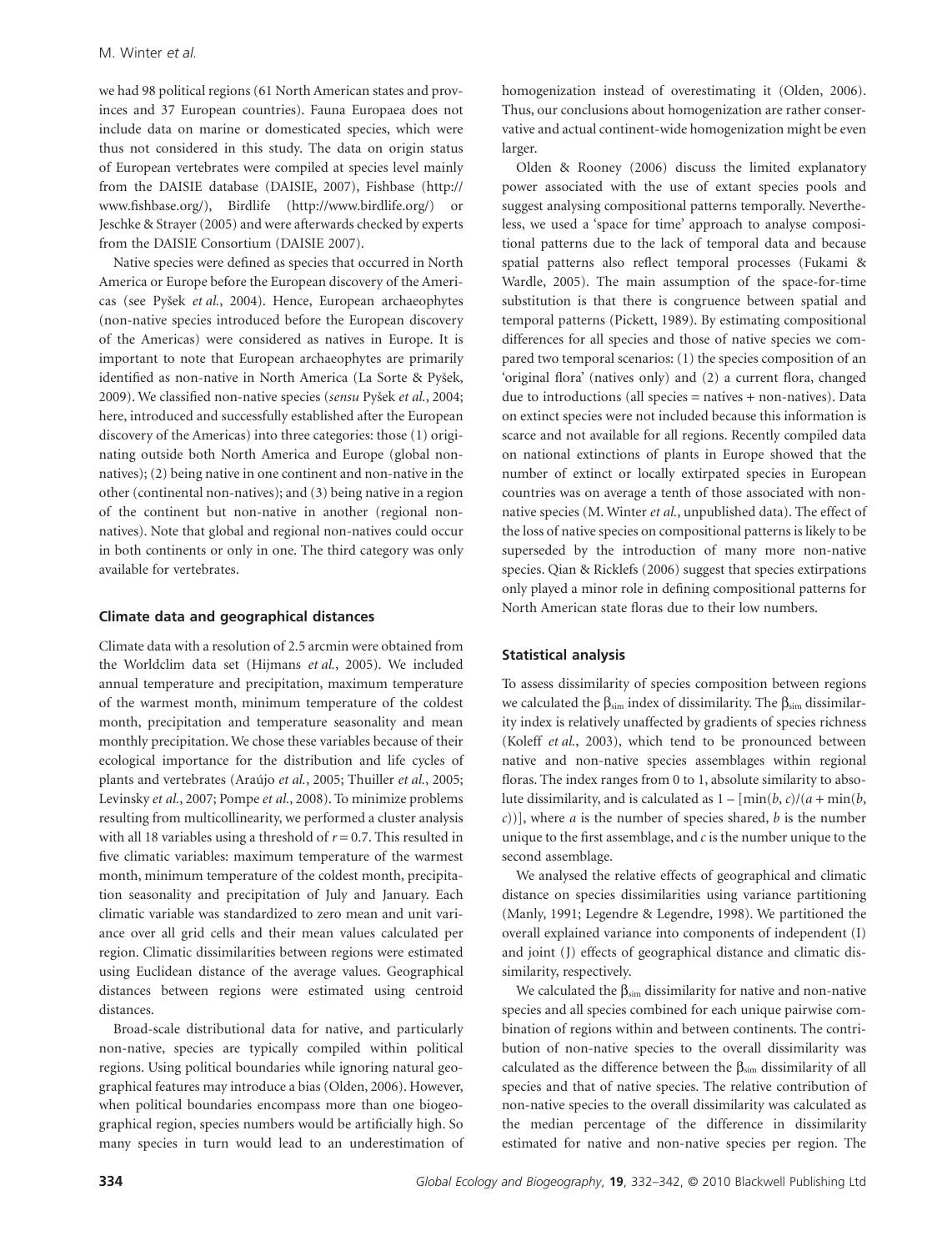

Figure 1 (a)  $\beta_{sim}$  dissimilarity of non-native plant species assemblages versus dissimilarity of native species assemblages. Points represent pair-wise dissimilarities between regions, namely: black points, cross-continental comparisons between North American and European regions; grey squares, North American regions; open triangles, European regions. Values above the isometric line indicate higher dissimilarity of non-native plants across regions (i.e. countries, states, provinces) compared with native plants (potential differentiation), while values below the isometric line indicate the opposite (negative dissimilarity, i.e. higher similarity of non-native plant compared with native plants; potential homogenization). Non-native plants across both continents and within North America are more similar (as indicated by negative dissimilarity) than native plants (values below the isometric line; Fisher paired comparison test,  $P < 0.0001$ ). Non-native plants within Europe are more dissimilar than native plants (values above the isometric line; Fisher paired comparison test, *P* < 0.0001). (b) Contribution of all non-native plant species to overall dissimilarity (difference of  $\beta_{sim}$  dissimilarity of all and native species) in relation to geographical distance (symbols as above). Non-native plant species across both continents and in North America lead to homogenization (negative values, Fisher paired comparison test, *P* < 0.0001). Non-native plant species in Europe lead to differentiation (positive values, Fisher paired comparison test, *P* < 0.0001).

remaining effect (see Figs 1b & 2b) of the different direct comparisons of non-native and native species can have two sources. Firstly, continental non-native species across continents can have different origin states in the different continents (being native in one continent but non-native in the other). Secondly, regional non-native species within continents can be native in one region but non-native in the other. Since regional comparisons are based on dissimilarity matrices (which are built up of non-independent data points) we used for all analyses a permutation test (1000 permutations) on the *F*-statistics of each of the predictors of a multiple regression model. This is comparable to a pairwise Mantel test with multiple predictors. Gains or losses in compositional dissimilarities were assessed using deviations of the dissimilarity values from zero and Fisher's paired comparison test. Differences in species numbers were tested with a Welch's two-sample *t*-test for samples with unequal variance (Welch, 1938). This test yields fractional degrees of freedom. All calculations were performed in R (version 2.6; R Development Core Team, 2007).

# **RESULTS**

The final data set contained 18,643 plant species in North America (15,482 native and 3161 non-native), 10,635 plant species in Europe (9759 native and 876 non-native), 2627 vertebrate species in North America (2266 native and 361

non-native) and 1488 vertebrate species in Europe (1344 native and 144 non-native). North American states and provinces contain on average 20.3  $\pm$  5.8% (mean  $\pm$  standard deviation) non-native plant species and  $5.6 \pm 2.8\%$  non-native vertebrate species. European regions have on average  $5.1 \pm 2.0\%$  fewer non-native plant species (*t*-test, d.f. = 80.6,  $t = -13$ ,  $P < 0.001$ ) and 3.7  $\pm$  1.2% fewer non-native vertebrate species (*t*-test, d.f. = 92.9, *t* = –3.9, *P* < 0.0001). Among plants, unbalanced species exchange was evident between the two continents with 1276 European plants identified as non-native in North America but only 214 North American identified as non-native in Europe (for more details see Table S1 in Appendix S2).

# **Plants**

Dissimilarities of floras increase linearly across all regions with increasing log-transformed geographical distance (single model,  $R^2 = 0.69$ ,  $P < 0.05$ ) and climatic dissimilarity (single model,  $R^2$ )  $= 0.36$ ,  $P < 0.05$ ; Fig. S3 in Appendix S2). Within and between continents, geographical distance explained more of the overall variance of species dissimilarity per region than climatic distance (Fig. S3 in Appendix S2,  $R^2$ <sub>overall</sub> = 0.75; variance partitioning,  $I_{distance} = 0.52$ ,  $I_{climate} = 0.20$ ). Patterns of non-native and native species assemblages differed in such a way that: (1) explained variance in dissimilarity among non-native species assemblages was always smaller than among native species;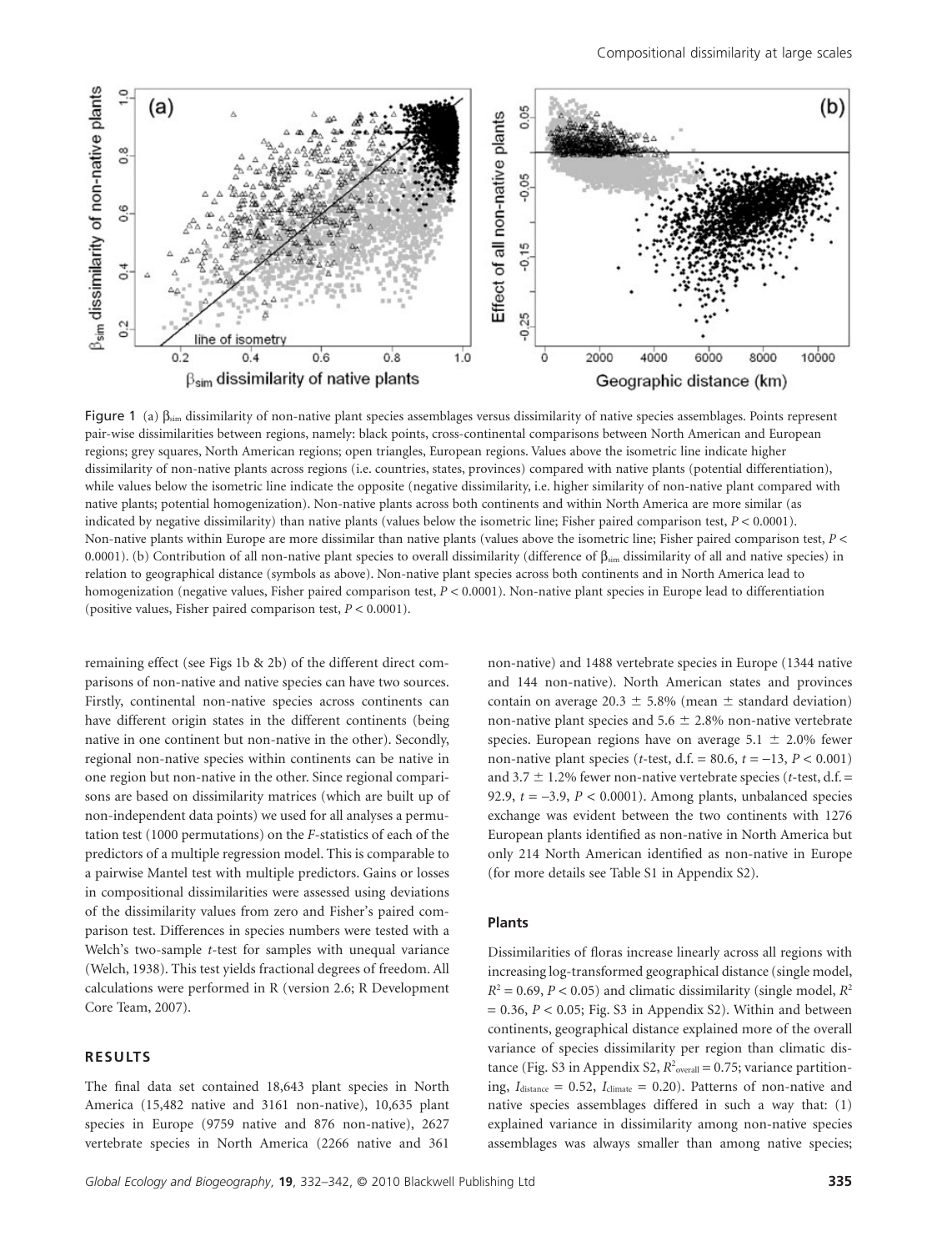

Figure 2 (a)  $\beta_{\text{sim}}$  dissimilarity of non-native vertebrate assemblages versus dissimilarity of native vertebrate assemblages. Points represent pair-wise dissimilarities between regions, namely: black points, cross-continental comparisons between North American and European regions; grey squares, North American regions; open triangles, European regions (symbols consistent through panels). Values above the isometric line indicate higher dissimilarity of non-native vertebrates across regions (i.e. countries, states, provinces) compared with native vertebrates (potential differentiation), while values below the isometric line indicate the opposite (negative dissimilarity, i.e. higher similarity of non-native plants compared with native plants; potential homogenization). Non-native vertebrates across both continents and within Europe lead to differentiation (values above the isometric line; Fisher paired comparison test,  $P < 0.0001$ ). Non-native vertebrates in North America lead to homogenization (values below the isometric line; Fisher paired comparison test, *P* < 0.0001). (b) Contribution of all non-native vertebrate species to overall dissimilarity (difference of  $\beta_{sim}$  dissimilarity of all and native species) in relation to geographical distance. Non-native vertebrates across both continents lead to homogenization (negative values; Fisher paired comparison test, *P* < 0.0001). Non-native vertebrates in Europe lead to differentiation (positive values; Fisher paired comparison test, *P* < 0.0001). There is no significant pattern in North America. (c, d) As above but considering regional non-natives (i.e. using a different concept of origin status than for plants). (c) Non-native vertebrates across both continents lead to homogenization (values below the isometric line; Fisher paired comparison test, *P* < 0.0001). Non-native vertebrates within Europe and North America lead to differentiation (values above the isometric line; Fisher paired comparison test, *P* < 0.0001). (d) Non-native vertebrate species within North America, Europe and across both continents lead to homogenization (negative values; Fisher paired comparison test, *P* < 0.0001).

(2) between continents, the dissimilarity of non-native species was best explained by climate, whereas geographical distance explained most of the variance of dissimilarity of native species; (3) within continents the dissimilarity of non-native species assemblages in North America was highly determined by climate, while contrastingly geographical distance was more important for the dissimilarity of non-native species assemblages in Europe; and (4) climate and geographical distance contributed evenly to explain the dissimilarity of natives species assemblages in both continents (*c.* 30%; see Table 1).

Between continents, global non-natives yielded homogenization in almost all comparisons among regions (Fig. 1a). As long as only non-native floras are compared between continents, only global non-natives occurring in both continents can by definition lead to homogenization. However, when comparing the contribution of non-natives to overall dissimilarity, it is possible to consider the potential homogenization effect of continental non-natives, too. In doing so, we found that in cases where global non-natives did not lead to homogenization, the additional effect of continental non-natives resulted in more similar species compositions (cf. Fig. 1a,b). With increasing geographical distance the homogenizing effect of all non-native species among continents decreased (see Fig. 1b; single model,  $R^2 = 0.23$ .

In Europe, differentiation of species composition was indicated by highly dissimilar compositions of non-natives, while the effect of global and continental non-natives could not be disentangled (Fig. 1a). This pattern was robust when the contribution of non-natives on overall dissimilarity was taken into account (Fig. 1b; results remained similar with climatic distance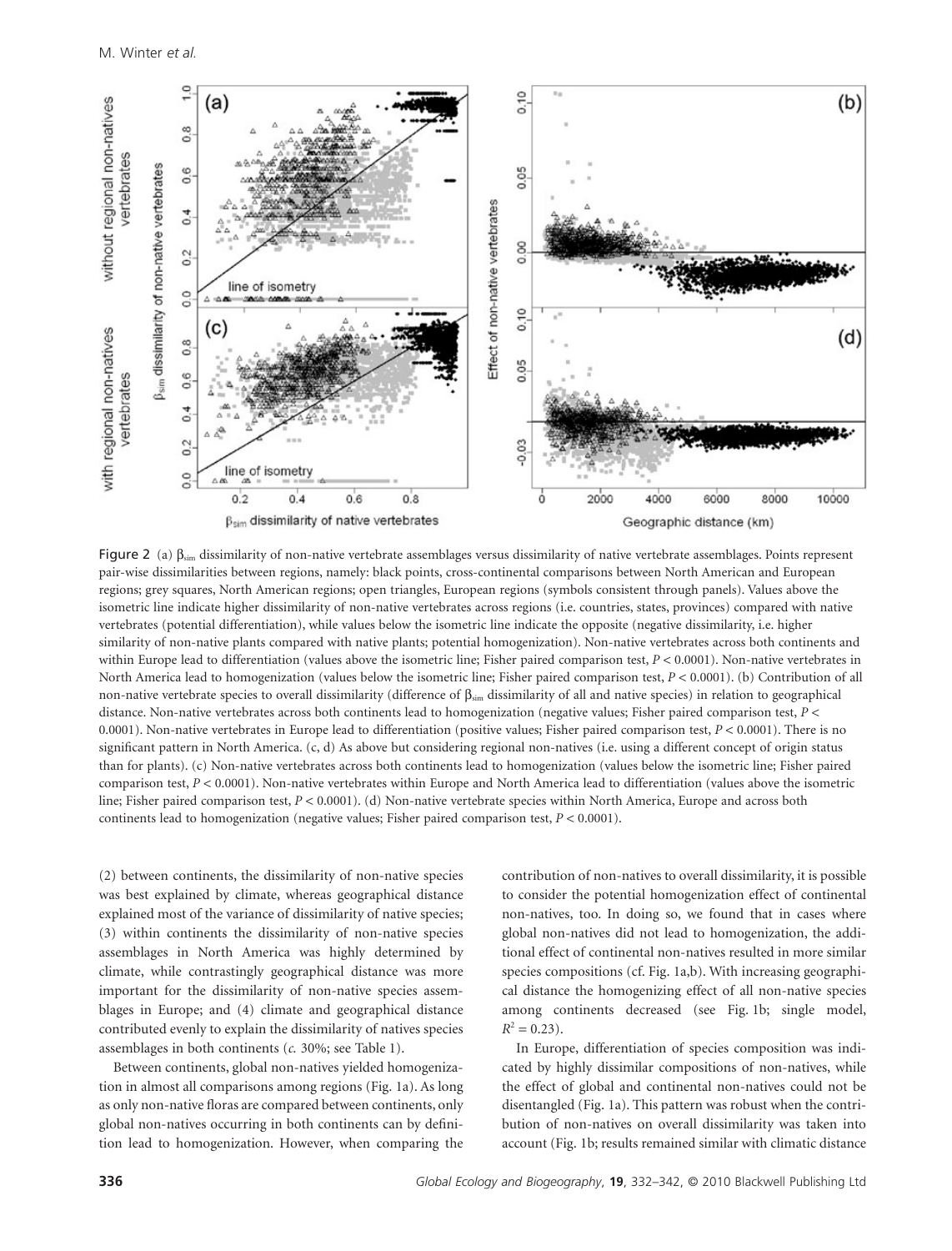Compositional dissimilarity at large scales

Table 1 Results of variance partitioning (presented as proportions of independent effects) of species dissimilarities as a function of distance and climate within and between North-America and Europe for plants and vertebrates.

|                |             |                      | $R^2$ <sub>overall</sub> | $I_{distance}$ | $I_{\text{climate}}$ |
|----------------|-------------|----------------------|--------------------------|----------------|----------------------|
| <b>Natives</b> | Plants      | Between continents   | 0.43                     | 0.90           | 0.09                 |
|                |             | Within North America | 0.66                     | 0.30           | 0.33                 |
|                |             | Within Europe        | 0.33                     | 0.38           | 0.29                 |
|                | Vertebrates | Between continents   | 0.66                     | 1.00           | 0.00                 |
|                |             | Within North America | 0.50                     | 0.34           | 0.25                 |
|                |             | Within Europe        | 0.43                     | 0.42           | 0.26                 |
| Non-natives    | Plants      | Between continents   | 0.12                     | 0.36           | 0.71                 |
|                |             | Within North America | 0.22                     | 0.14           | 0.58                 |
|                |             | Within Europe        | 0.32                     | 0.41           | 0.26                 |
|                | Vertebrates | Between continents   | 0.10                     | 0.83           | 0.24                 |
|                |             | Within North America | 0.04                     | 0.92           | 0.17                 |
|                |             | Within Europe        | 0.24                     | 0.40           | 0.26                 |

*I*distance, independent effect of geographical distance, based on centroid distances between regions in km. *I*<sub>climate</sub>, independent effect of climatic dissimilarity, based on Euclidean distance of five averaged, standardized climatic variables (see Materials and Methods for details). All results are highly significant ( $P < 0.001$ ). Note that the summed values of independent effects do not necessarily equal 1 due to potentially negative joint effects (not displayed).

as the predictor). The effect of continental non-natives with different origin status (being native in one continent and nonnative in the other) also contributed to the difference in the dissimilarities of all species.

By contrast, in North America, homogenization resulted from low dissimilarity among non-native plant assemblages (Fig. 1a). This pattern did not change when taking the effect of nonnatives on the overall dissimilarity into account (Fig. 1b; results remain similar with climatic distance as the predictor). To test whether the continent-wide spatial distribution differed between native and non-native plants, we compared the regression slopes obtained from the regional comparisons (Fig. S4 in Appendix S2). The homogenization of the North American flora was promoted by the more homogeneous spatial distribution of non-native plants compared with native plant species (shallower slope of the regression line in Fig. S4 in Appendix S2; *P* < 0.001). In the European flora, we found no difference in the spatial distribution of native and non-native plant species.

The relative contribution of non-native plant species on the overall dissimilarity varies between continents and scales but is generally very small (North America 3.1  $\pm$  2.6%; Europe 1.7  $\pm$ 3.0%; Europe versus North America 9.6  $\pm$  5.5%).

#### **Vertebrates**

Within and between continents, geographical distance explained most of the overall variance of species dissimilarity among regions (Fig. S5 in Appendix S2;  $R^2$ <sub>overall</sub> = 0.86, variance partitioning,  $I_{distance} = 0.78$ ,  $I_{climate} = 0.07$ ). Between continents, climatic dissimilarity had no explanatory power (Appendix S2, Fig. S5,  $R^2 = 0.67$ , variance partitioning,  $I_{distance} = 1.00$ ,  $I_{climate} = 0$ ). However, within continents, dissimilarities of regional faunas were equally well explained by climatic dissimilarity and geographical distance (Fig. S5 in Appendix S2,  $R^2 = 0.61$ , variance partitioning,  $I_{distance} = 0.30$ ,  $I_{climate} = 0.31$ ). Similar to patterns observed for plants: (1) the explained variance in the dissimilarity of non-native vertebrate species assemblages was always smaller than those of native species assemblages; (2) between continents, the variance in the dissimilarity of native species assemblages was explained almost exclusively by geographical distance; (3) within North America, climate and geographical distance explained the dissimilarity of native vertebrates almost equally well; and (4) within Europe the dissimilarity of natives and non-native assemblages was better explained by geographical distance. Unlike plants, between continents and within North America, geographical distance explained most of the overall variance of dissimilarity among non-native assemblages. When considering both global and continental non-natives (i.e. not considering regional non-natives), the results were similar to those for plants: differentiation in Europe, and a tendency for homogenization in North America and between continents (Fig. 2b). Although, across continents global non-native vertebrates had a strong differentiation effect (Fig. 2a), the pattern changed completely to homogenization when the contribution of continental non-natives to overall dissimilarity was taken into account (Fig. 2b; results were similar with climatic distance as the predictor).

When the additional effects of regional non-natives were taken into consideration, the patterns changed, mainly within continents. As before, across continents non-native vertebrates led to homogenization (Fig. 2c,d). Within continents, the comparison of results considering and ignoring regional non-natives showed that regional non-natives had a strong homogenization effect (cf. Fig. 2b,d). Although differentiation was indicated mainly by higher dissimilarity of all non-native assemblages in both continents, regional non-native assemblages yielded homogenization (cf. Fig. 2c,d; results were similar with climatic dissimilarity as the predictor).

The relative contribution of non-native vertebrates to the overall dissimilarity varies between continents and scales but is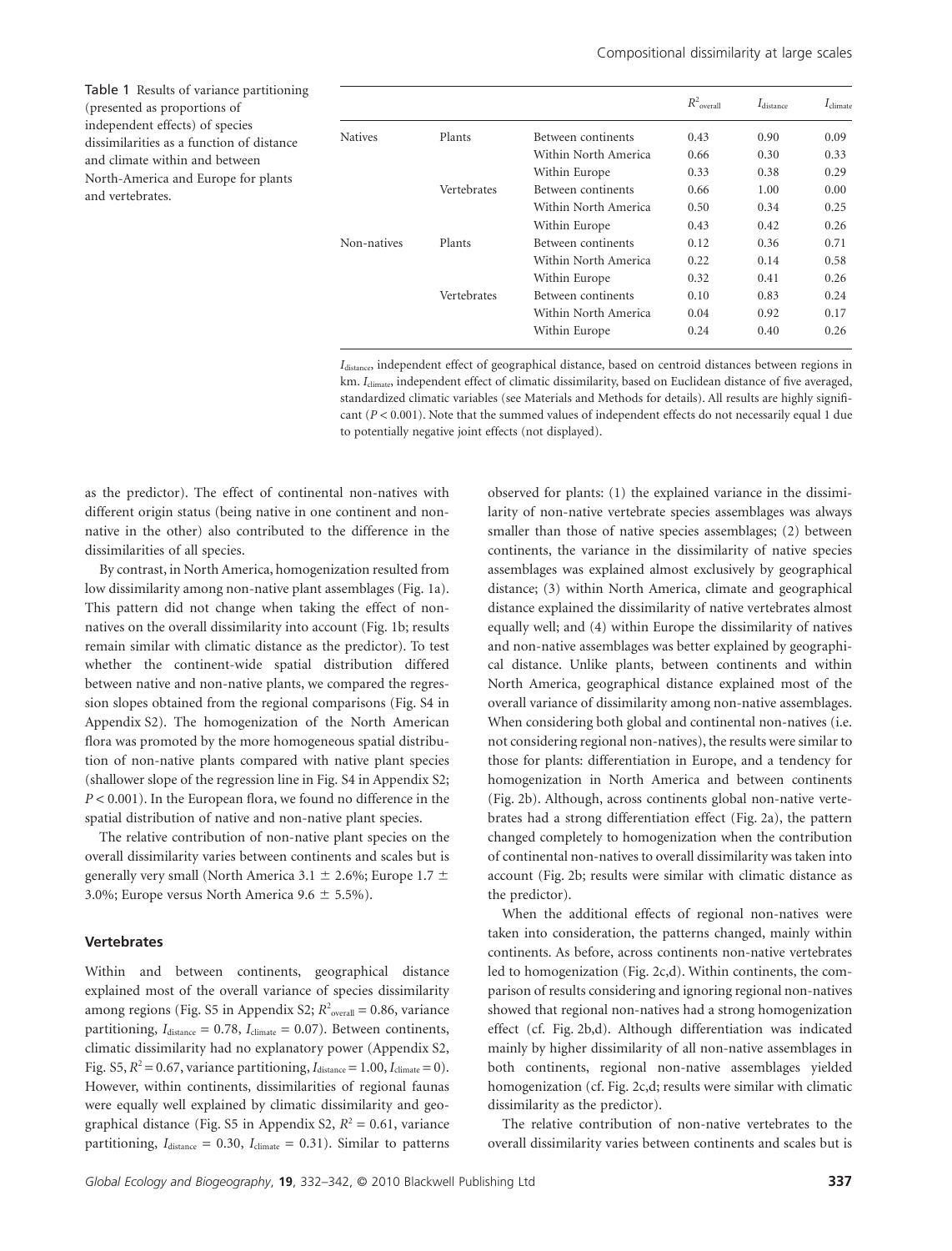generally very small (not considering regional non-natives: North America  $0.5 \pm 1.3\%$ ; Europe  $1.2 \pm 1.6\%$ ; Europe versus North America  $1.6 \pm 0.5$ %; considering regional nonnatives: North America 2.2  $\pm$  2.3%; Europe 1.3  $\pm$  2.2%; Europe versus North America  $1.5 \pm 0.5\%$ ).

## **DISCUSSION**

#### **Between continents**

Between continents we found a consistent homogenization effect of non-native species for both plants and vertebrates. Evidence for cross-continental homogenization for plants within urban areas was shown by La Sorte *et al.* (2007). Here we demonstrate that this pattern is consistent at a continental extent. Our results suggest a more dominant role for global non-natives in homogenizing floras across the continents.

As far as we are aware, we are the first to show intercontinental homogenization for vertebrates due to non-native species. Nonnative vertebrates are likely to be widespread within each continent, which would promote greater similarity between continents. Jeschke & Strayer (2005) showed that once North American or European vertebrates are introduced to the other continent, they have a high potential to become naturalized and spread thus leading to homogenization between continents.

#### **Within continents**

Human activities introduce species through multiple different pathways and often in a haphazard fashion (Hulme *et al.*, 2008). This process can result in the differentiation of species composition across space (Qian & Ricklefs, 2006; Qian *et al.*, 2008). However, if given enough time, introduced species can become invasive and expand their distributions (Kowarik, 1995; Williamson *et al.*, 2009) and homogenization of species composition across space can become more likely. Consequently, one could conjecture that the differentiation patterns observed in Europe are due to a dominance of recently introduced species that have not had enough time to spread, and the homogenization patterns observed in North America are due to introductions in the more distant past. Such mechanisms of time-dependent probability of spread (Pyšek & Jarošík, 2005; Williamson *et al.*, 2009) seem reasonable for the effects of translocated plants and vertebrates in Europe.

Introductions were initially unidirectional, where European settlers intentionally and unintentionally introduced new species especially to the New World before introducing species back into Europe much later in considerable numbers (Crosby, 1986; di Castri, 1989; Simberloff, 1989; Lonsdale, 1999). Europe was faced with human land-use and environmental changes for much longer than most of the regions world-wide colonized by Europeans. Therefore, species originating in those regions being introduced in Europe were at disadvantage in terms of competition and establishment (Jäger, 1988; Fox, 1990; Niemelä & Mattson, 1996; Forman, 2003). This is probably one of the reasons for the observed homogenization in North America and differentiation in Europe. This is supported by a flatter distance– decay function for dissimilarities of non-native plants compared with native plants in North America. In Europe, on the other hand, the slopes of the distance–decay functions of non-native plants and native plants do not differ from each other. Yet an overall higher dissimilarity of non-native species led to general differentiation, indicating a haphazard distribution of nonnative species due to human influence and therefore an earlier stage of the invasion process than in North America.

However, these patterns are likely to be affected by: (1) the presence of European archaeophytes among European natives and North American non-native plant species, and (2) differences in historical human movements and flows of commercial goods within the continents. Archaeophytes co-evolved in Europe with anthropogenic land-use change long before the discovery of the Americas, and spread with human migration. As a consequence of their strong association with human agricultural activities, they are more homogeneously distributed across space (Kühn *et al.*, 2003; La Sorte & Pyšek, 2009). La Sorte & Pyšek (2009) found European archaeophytes, when contrasted with other non-native plant species, to be more widespread and associated with losses in beta diversity among state floras in the United States. This indicates that the pattern of homogenization in North America observed in this study for non-native species is probably driven by the early introductions of European archaeophytes into North America. The pattern of differentiation for non-natives in Europe is therefore a consequence of more recent introductions (Pyšek & Jarošík, 2005). A similar effect for archaeophytes was found for urban areas in Europe (Kühn & Klotz, 2006; La Sorte *et al.*, 2008).

The similar spatial distributions of native and non-native plants in Europe could partly originate in its politically highly diverse structure compared with North America. Antagonistic political systems historically have prevented continent-wide migration or trade. Thus, not only a lack of time but also trade barriers might have impeded the introduction of non-native species by humans across the European continent. Similarly to our analysis, Castro & Jaksic (2008) found no differences in floristic similarity of non-native and native plants among Chilean regions as a result of similar spatial distribution of native and non-native plants. They discussed the biogeographical differences in the Northern and Southern Hemispheres suggesting that latitudinal more than longitudinal constraints affect the beta-diversity pattern in Chile in particular and in South America in general. However, an artificial increase in the geographical distribution of naturalized plants did result in floristic homogenization. This could also indicate an earlier stage of invasion process than we observed in North America, for example.

#### **Effects of regional non-native vertebrates**

When comparing patterns of regional non-natives with those that excluded regional non-natives, we found a homogenization effect between and within continents. Regional non-native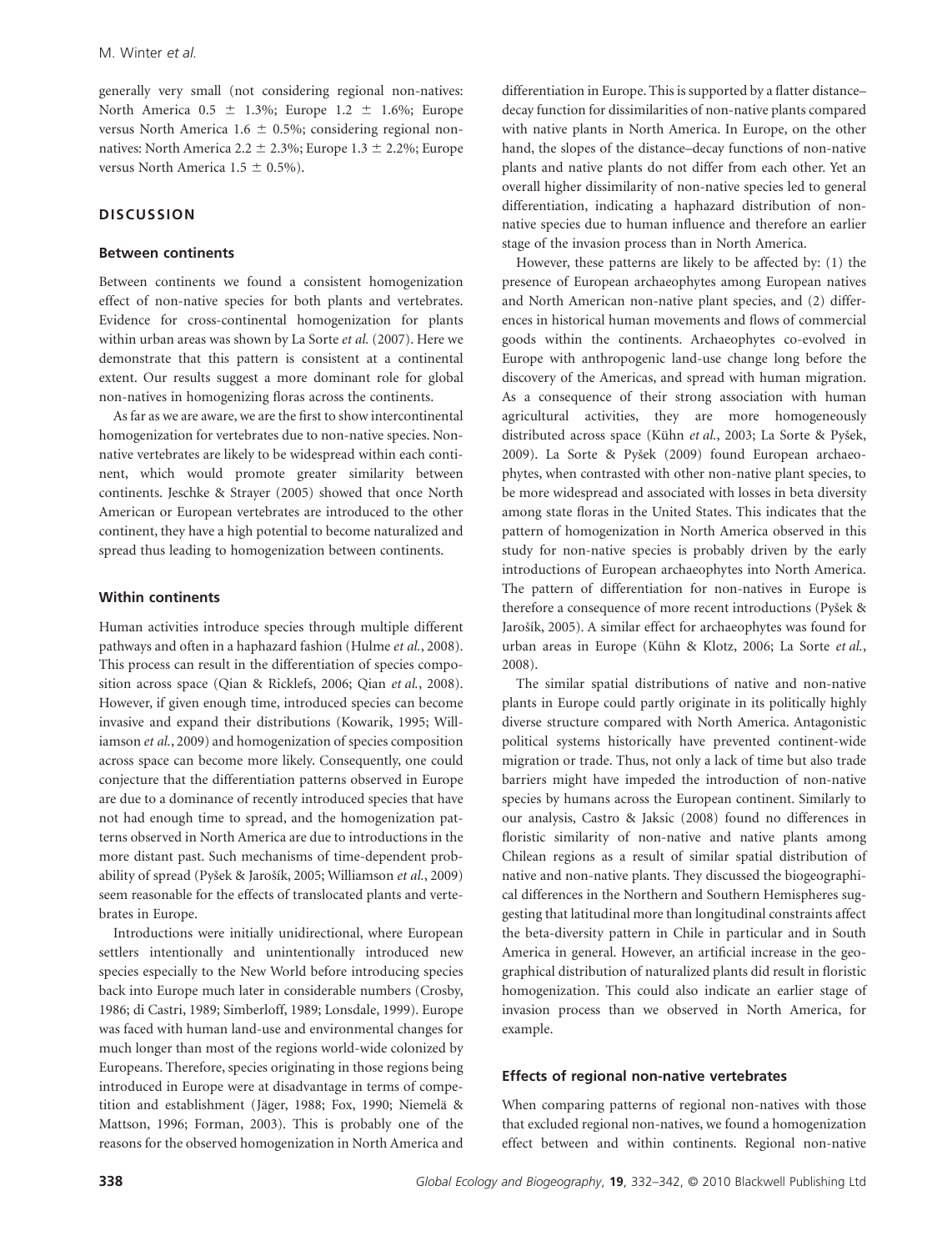vertebrates seem to be homogeneously distributed within the continents and play a dominant role in homogenizing continental vertebrate faunas. Leprieur *et al.* (2008) showed that regional non-native fishes were associated with homogenization within 12 North American states and 25 major European water basins. McKinney (2005) demonstrated a greater homogenizing effect of regional non-native plant species introduced into the United States from nearby sources than of those from more distant regions, comparable to global non-natives used in the present study.

#### **Effects of climate & distance**

A positive relationship between geographical distance and species dissimilarities is often caused by underlying factors such as climatic suitability (e.g. Soininen *et al.*, 2007) or migration and dispersal processes. Rejmánek (2000a), Qian & Ricklefs (2006) and Qian *et al.* (2008) found a differentiation effect of non-native plant species amongst the floras of neighbouring North American areas, but a homogenization (or decreased differentiation) effect amongst floras at greater distance. We also found a trend in North America that, with increasing geographical distance, non-native species contributed to the homogenization of floras, whereas across continents, with increasing geographical distance, homogenization of non-native species decreased. This pattern could result from human settlement history between North America and Europe since AD 1500, which started mostly in western Europe (England, France, Spain and Portugal) and continued in North America and primarily from east to west (Clemants & Moore, 2003). Generally, weaker overall models of non-native plant assemblages probably reflect more incidental distributions of those species and suggest that non-native species have not reached their ecological equilibrium (e.g. Williamson *et al.*, 2005).

For centuries species were transported by humans independent of climate into new regions across large geographical distances. Nevertheless, climatic dissimilarities of native and invaded ranges remained strong predictors of successful establishment and spread. The strong effect of climate on dissimilarity of non-native plant species between continents reinforces our expectation that climatic suitability is more important for the successful establishment of non-native species between continents than geographical distance between regions of different continents.

## **Conclusions**

In summary, our results show that we have the initial signs of a global homogenization of floras and vertebrate faunas due to the introduction, establishment and spread of non-native species. At a regional scale, historical aspects widen the general pattern to a more complex system and lead to differentiation among European vertebrate faunas and floras. In addition, our findings of the homogenization effect of regional non-natives show that scale-dependent effects and the impact of different origin status need to be considered. However, the relatively small effect of non-native species on overall dissimilarity indicates that floras and faunas are still quite distinct. Therefore, care has to be taken when claiming that we are facing a Homogocene, but clear indications in that direction are already visible and might become increasingly relevant, especially in the face of increasing globalization (Lambdon *et al.*, 2008). We presume that with an ongoing spread of non-native species, recent heterogeneous distributions in Europe will diminish and homogenization effects of non-native species will increase.

# **ACKNOWLEDGEMENTS**

The authors are grateful to Richard Pankhurst (ESFEDS) for providing data from Flora Europaea, to Yde de Yong and the Fauna Europaea team for providing European animal data, and to the DAISIE consortium, especially Francesca Gherardi, François Chiron, Riccardo Scalera and Katja Popoljsaj, for providing and checking data for non-native European vertebrates. We also thank Jan Hanspach, David Currie, Erica Fleishman and three anonymous referees for their valuable comments. The authors were partly funded by the European Union through the FP 6 projects DAISIE (DAISIE, 2009) project no. SSPI-CT-2003- 511202 and ALARM (GOCE-CT-2003-506675; Settele *et al.*, 2005).

## **REFERENCES**

- Araújo, M.B., Pearson, R.G., Thuiller, W. & Erhard, M. (2005) Validation of species-climate impact models under climate change. *Global Change Biology*, **11**, 1504–1513.
- Blair, R.B. (2001) Birds and butterflies along urban gradients in two ecoregions of the United States: is urbanization creating a homogeneous fauna? *Biotic homogenization* (ed. by J.L. Lockwood and M.L. McKinney), pp. 33–56. Kluwer Academic/ Plenum Publishers, New York.
- di Castri, F. (1989) History of biological invasions with special emphasis on the Old World. *Biological invasions: a global perspective (Scope 37)* (ed. by J.A. Drake, H.A. Mooney, F. Di Castri, R.H. Groves, F.J. Kruger, M. Rejmánek and M. Williamson), pp. 1–30. Wiley, New York.
- Castro, S.A. & Jaksic, F.M. (2008) How general are global trends in biotic homogenization? Floristic tracking in Chile, South America. *Global Ecology and Biogeography*, **17**, 524–531.
- Clemants, S. & Moore, G. (2003) Patterns of species richness in eight northeastern United States cities. *Urban Habitats*, **1**, 4–16.
- Crosby, A.W. (1986) *Ecological imperialism: the biological expansion of Europe, 900–1900*. Cambridge University Press, New York.
- DAISIE (2007) *Delivering alien invasive species inventories for Europe*. Available at: http://www.europe-aliens.org/.
- DAISIE (2009) *Handbook of alien species in Europe*. Springer, Dordrecht.
- Fauna Europaea Web Service (2004) *Fauna Europaea, version 1.1*. Available at: http://www.faunaeur.org/ (accessed 17 April 2008).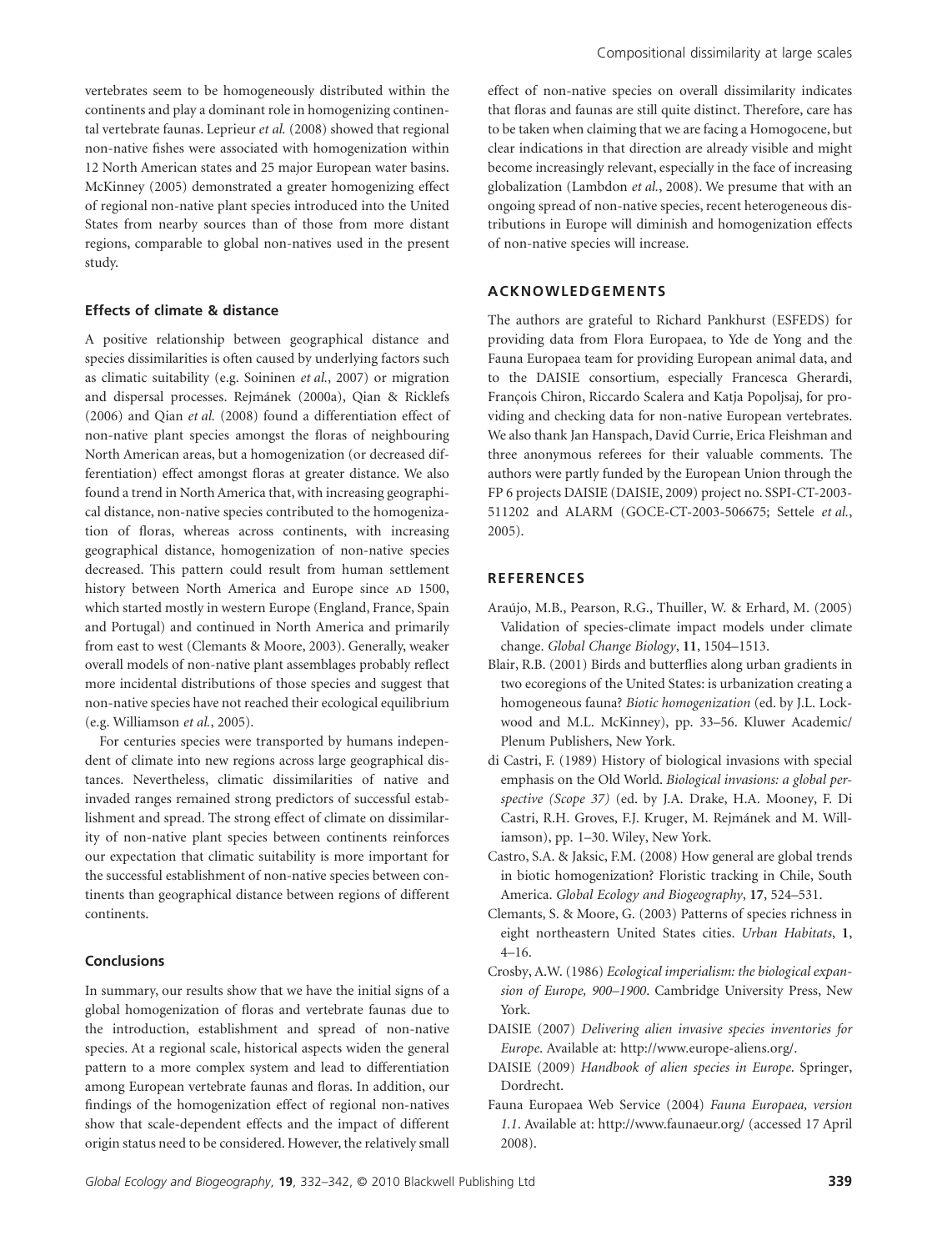M. Winter *et al.*

- Forman, J. (2003) The introduction of American plant species into Europe: issues and consequences. *Plant invasions: ecological threats and management solutions* (ed. by L. Child, J.H. Brock, G. Brundu, K. Prach, P. Pyšek, P.M. Wade and M. Williamson), pp. 17–39. Backhuys Publishers, Leiden.
- Fox, M.D. (1990) Mediterranean weeds: exchanges of invasive plants between the five Mediterranean regions of the world. *Biological invasions in Europe and the Mediterranean basin* (ed. by F. Di Castri, A.J. Hansen and M. Debussche), pp. 179–200. Kluwer Academic, Dordrecht, The Netherlands.
- Fukami, T. & Wardle, D.A. (2005) Long-term ecological dynamics: reciprocal insights from natural and anthropogenic gradients. *Proceedings of the Royal Society Series B: Biological Sciences*, **272**, 2105–2115.
- Hijmans, R.J., Cameron, S.E., Parra, J.L., Jones, P.G. & Jarvis, A. (2005) Very high resolution interpolated climate surfaces for global land areas. *International Journal of Climatology*, **25**, 1965–1978.
- Hulme, P.E., Bacher, S., Kenis, M., Klotz, S., Kühn, I., Minchin, D., Nentwig, W., Olenin, S., Panov, V., Pergl, J., Pyšek, P., Roques, A., Sol, D., Solarz, W. & Vila, M. (2008) Grasping at the routes of biological invasions: a framework for integrating pathways into policy. *Journal of Applied Ecology*, **45**, 403–414.
- Jäger, E.J. (1988) Möglichkeiten der Prognose synanthroper Pflanzenausbreitungen. *Flora*, **180**, 101–131.
- Jeschke, J.M. & Strayer, D.L. (2005) Invasion success of vertebrates in Europe and North America. *Proceedings of the National Academy of Sciences USA*, **102**, 7198–7202.
- Kartesz, J.T. (1999) *A synonymized checklist and atlas with biological attributes for the vascular flora of the United States, Canada, and Greenland*. North Carolina Botanical Garden, Chapel Hill, NC.
- Kaufman, L. (1986) Why the ark is sinking. *The last extinction* (ed. by L. Kaufman and K. Mallory), pp. 1–41. The MIT Press, Cambridge, MA.
- Koleff, P., Gaston, K.J. & Lennon, J.J. (2003) Measuring beta diversity for presence-absence data. *Journal of Animal Ecology*, **72**, 367–382.
- Kowarik, I. (1995) Time lags in biological invasions with regard to the success and failure of alien species. *Plant invasions: general aspects and special problems* (ed. by P. Pysek, K. Prach, M. Rejmànek and M. Wade), pp. 15–38. SPB Academic Publishing, Amsterdam.
- Kühn, I. & Klotz, S. (2006) Urbanization and homogenization comparing the floras of urban and rural areas in Germany. *Biological Conservation*, **127**, 292–300.
- Kühn, I. & Klotz, S. (2007) From ecosystem invasibility to local, regional and global patterns of invasive species. *Biological invasions* (ed. by W. Nentwig), pp. 181–196. Springer, Berlin-Heidelberg.
- Kühn, I., Brandl, R., May, R. & Klotz, S. (2003) Plant distribution patterns in Germany – will aliens match natives? *Feddes Repertorium*, **114**, 559–573.
- Lambdon, P.W., Pyšek, P., Basnou, C. *et al.* (2008) Alien flora of Europe: species diversity, temporal trends, geographical patterns and research needs. *Preslia*, **80**, 101–149.
- La Sorte, F.A. & Boecklen, W.J. (2005) Changes in the diversity structure of avian assemblages in North America. *Global Ecology and Biogeography*, **14**, 367–378.
- La Sorte, F.A. & Pyšek, P. (2009) Extra-regional residence time as a correlate of plant invasiveness: European archaeophytes in North America. *Ecology*, **90**, 2589.
- La Sorte, F.A., McKinney, M.L. & Pyšek, P. (2007) Compositional similarity among urban floras within and across continents: biogeographical consequences of humanmediated biotic interchange. *Global Change Biology*, **13**, 913– 921.
- La Sorte, F.A., McKinney, M.L., Pyšek, P., Klotz, S., Rapson, G.L., Celesti-Grapow, L. & Thompson, K. (2008) Distance decay of similarity among European urban floras: the impact of anthropogenic activities on beta diversity. *Global Ecology and Biogeography*, **17**, 363–371.
- Legendre, P. & Legendre, L. (1998) *Numerical ecology*. Elsevier Science, Amsterdam.
- Leprieur, F., Beauchard, O., Hugueny, B., Grenouillet, G. & Brosse, S. (2008) Null model of biotic homogenization: a test with the European freshwater fish fauna. *Diversity and Distributions*, **14**, 291–300.
- Levinsky, I., Skov, F., Svenning, J.C. & Rahbek, C. (2007) Potential impacts of climate change on the distributions and diversity patterns of European mammals. *Biodiversity and Conservation*, **16**, 3803–3816.
- Lonsdale, W.M. (1999) Global patterns of plant invasions and the concept of invasibility. *Ecology*, **80**, 1522–1536.
- McKinney, M.L. (2005) Species introduced from nearby sources have a more homogenizing effect than species from distant sources: evidence from plants and fishes in the USA. *Diversity and Distributions*, **11**, 367–374.
- McKinney, M.L. & Lockwood, J.L. (1999) Biotic homogenization: a few winners replacing many losers in the next mass extinction. *Trends in Ecology and Evolution*, **14**, 450– 453.
- McKinney, M.L. & Lockwood, J.L. (2001) Biotic homogenization: a sequential and selective process. *Biotic homogenization* (ed. by M.L. McKinney and J.L. Lockwood), pp. 1–17. Kluwer Academic/Plenum Publishers, New York.
- Manly, B.F.J. (1991) *Randomization and Monte Carlo methods in biology*, Chapman and Hall, London.
- NatureServe (2007) *NatureServe's central databases*. Available at: http://www.natureserve.org/explorer/.
- Niemelä, P. & Mattson, W.J. (1996) Invasion of North American forests by European phytophagous insects – legacy of the European crucible? *Bioscience*, **46**, 741–753.
- Olden, J.D. (2006) Biotic homogenization: a new research agenda for conservation biogeography. *Journal of Biogeography*, **33**, 2027–2039.
- Olden, J.D. & Poff, N.L. (2004) Ecological processes driving biotic homogenization: testing a mechanistic model using fish faunas. *Ecology*, **85**, 1867–1875.
- Olden, J.D. & Rooney, T.P. (2006) On defining and quantifying biotic homogenization. *Global Ecology and Biogeography*, **15**, 113–120.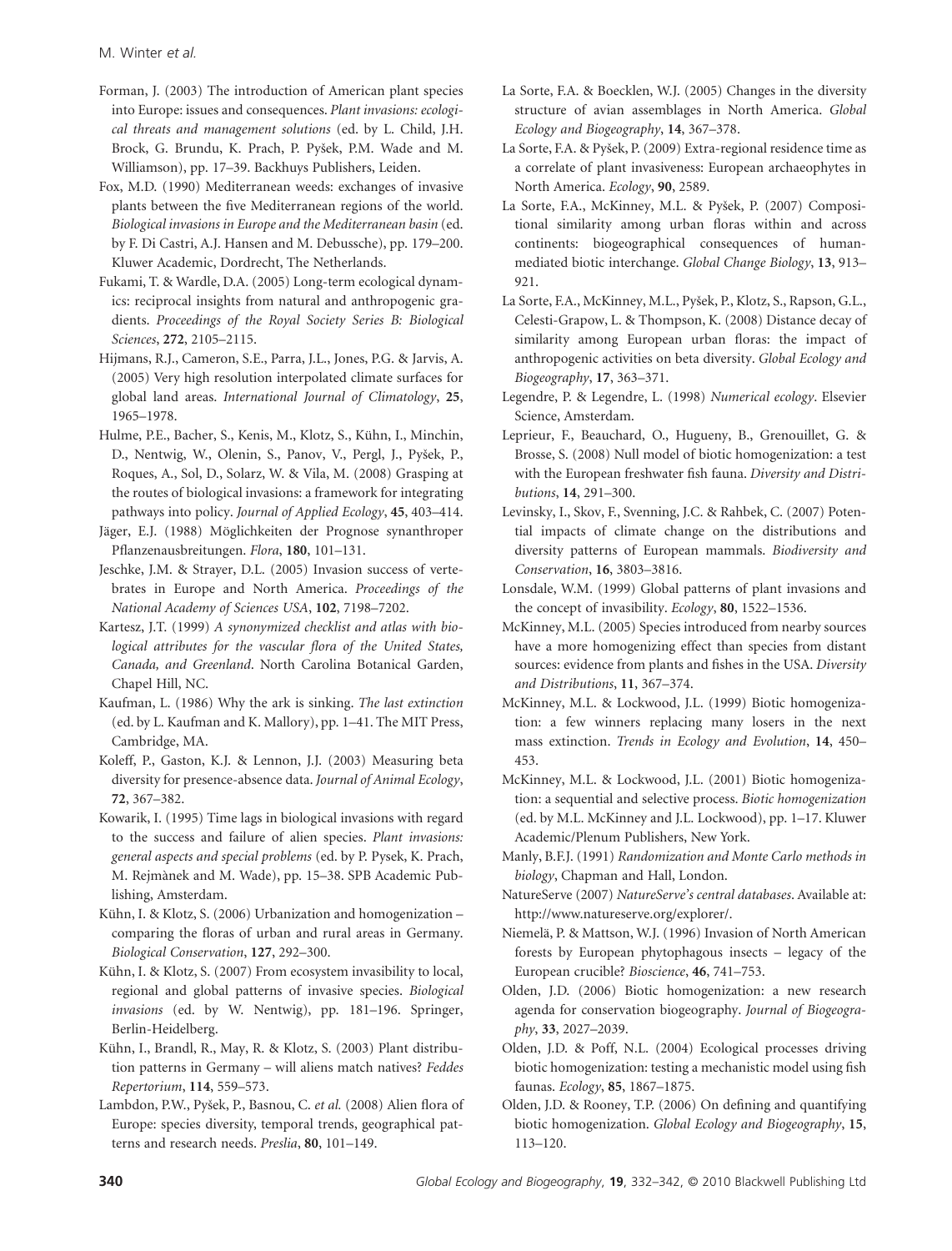- Olden, J.D., Poff, N.L. & McKinney, M.L. (2006) Forecasting faunal and floral homogenization associated with human population geography in North America. *Biological Conservation*, **127**, 261.
- Pickett, S.T.A. (1989) Space-for-time substitution as an alternative to long-term studies. *Long-term studies in ecology: approaches and alternatives* (ed. by G.E. Likens), pp. 110–135. Springer-Verlag, New York, NY.
- Pompe, S., Hanspach, J., Badeck, F., Klotz, S., Thuiller, W. & Kühn, I. (2008) Climate and land use change impacts on plant distributions in Germany. *Biology Letters*, **4**, 564–567.
- Pyšek, P. & Jarošík, V. (2005) Residence time determines the distribution of alien plants.*Invasive plants: ecological and agricultural aspects* (ed. by S. Inderjit), pp. 77–96. Birkhäuser, Basel.
- Pyšek, P., Richardson, D.M., Rejmánek, M., Webster, G.L., Williamson, M. & Kirschner, J. (2004) Alien plants in checklists and floras: towards better communication between taxonomists and ecologists. *Taxon*, **53**, 131–143.
- Qian, H. & Ricklefs, R.E. (2006) The role of exotic species in homogenizing the North American flora. *Ecology Letters*, **9**, 1293–1298.
- Qian, H., McKinney, M.L. & Kühn, I. (2008) Effects of introduced species on floristic similarity: comparing two US states. *Basic and Applied Ecology*, **9**, 617–625.
- R Development Core Team (2007) *R: a language and environment for statistical computing*. Royal Foundation for Statistical Computing, Vienna, Austria.
- Rejmánek, M. (2000a) Invasive plants: approaches and predictions. *Austral Ecology*, **25**, 497–506.
- Rejmánek, M. (2000b) A must for North American biogeographers. *Diversity and Distributions*, **6**, 208–211.
- Richardson, D.M. & Pyšek, P. (2006) Plant invasions: merging the concepts of species invasiveness and community invasibility. *Progress in Physical Geography*, **30**, 409–431.
- Richardson, D.M., Pyšek, P., Rejmánek, M., Barbour, M.G., Panetta, F.D. & West, C.J. (2000) Naturalization and invasion of alien plants: concepts and definitions. *Diversity and Distributions*, **6**, 93–107.
- Rooney, T.P., Wiegmann, S.M., Rogers, D.A. & Waller, D.M. (2004) Biotic impoverishment and homogenization in unfragmented forest understory communities. *Conservation Biology*, **18**, 787–798.
- Rosenzweig, M.L. (2001) The four questions: what does the introduction of exotic species do to diversity? *Evolutionary Ecology Research*, **3**, 361–367.
- Rouget, M. & Richardson, D.M. (2003) Understanding patterns of plant invasion at different spatial scales: quantifying the roles of environment and propagule pressure. *Plant invasions: ecological threats and management solutions* (ed. by L.E. Child, J.H. Brock, G. Brundu, K. Brach, P. Pyšek, P.M. Wade and M. Williamson), pp. 3–15. Backhuys Publishers, Leiden.
- Sax, D.F. & Gaines, S.D. (2003) Species diversity: from global decreases to local increases. *Trends in Ecology and Evolution*, **18**, 561–566.
- Settele, J., Hammen, V., Hulme, P. *et al.* (2005) ALARM: assessing LArge-scale environmental risks for biodiversity with tested methods. *Gaia – Ecological Perspectives for Science and Society*, **14**, 69–72.
- Simberloff, D. (1989) Which insect introductions succeed and which fail. *Biological invasions: a global perspective* (ed. by J.A. Drake, H.A. Mooney, F. Di Castri, R.H. Groves, F.J. Kruger, M. Rejmánek and M. Williamson), pp. 61–75. John Wiley and Sons, New York.
- Soininen, J., McDonald, R. & Hillebrand, H. (2007) The distance decay of similarity in ecological communities. *Ecography*, **30**,  $3 - 12$ .
- Thuiller, W., Lavorel, S., Araújo, M.B., Sykes, M.T. & Prentice, I.C. (2005) Climate change threats to plant diversity in Europe. *Proceedings of the National Academy of Sciences USA*, **102**, 8245–8250.
- Tutin, T.G., Heywood, V.H., Burges, N.A., Moore, D.M., Valentine, D.H., Walters, S.M. & Webb, D.A. (1964–1980) *Flora Europaea*. Cambridge University Press, Cambridge.
- Van Turnhout, C.A.M., Foppen, R.P.B., Leuven, R., Siepel, H. & Esselink, H. (2007) Scale-dependent homogenization: changes in breeding bird diversity in the Netherlands over a 25-year period. *Biological Conservation*, **134**, 505–516.
- Welch, B.L. (1938) The significance of the difference between two means when the population variances are unequal. *Biometrika*, **29**, 350–362.
- Whittaker, R.J., Willis, K.J. & Field, R. (2001) Scale and species richness: towards a general, hierarchical theory of species diversity. *Journal of Biogeography*, **28**, 453–470.
- Williamson, M., Pyšek, P., Jarošík, V. & Prach, K. (2005) On the rates and patterns of spread of alien plants in the Czech Republic, Britain, and Ireland. *Ecoscience*, **12**, 424–433.
- Williamson, M., Dehnen-Schmutz, K., Kühn, I., Hill, M., Klotz, S., Milbau, A., Stout, J. & Pyšek, P. (2009) The distribution of range sizes of native and alien plants in four European countries and the effects of residence time. *Diversity and Distributions*, **15**, 158–166.

# **SUPPORTING INFORMATION**

Additional Supporting Information may be found in the online version of this article:

**Figure S1** Geographical extent of plant data (Aitoff World Projection).

**Figure S2** Geographical extent of vertebrate data (Aitoff World Projection).

**Figure S3**  $\beta_{sim}$  dissimilarity of all plant assemblages versus geographical distance in km and climatic dissimilarity, based on Euclidean distance of five averaged, standardized climatic variables.

Figure S4  $\beta_{sim}$  dissimilarity of native and non-native plant species assemblages versus geographical distance in North America and Europe.